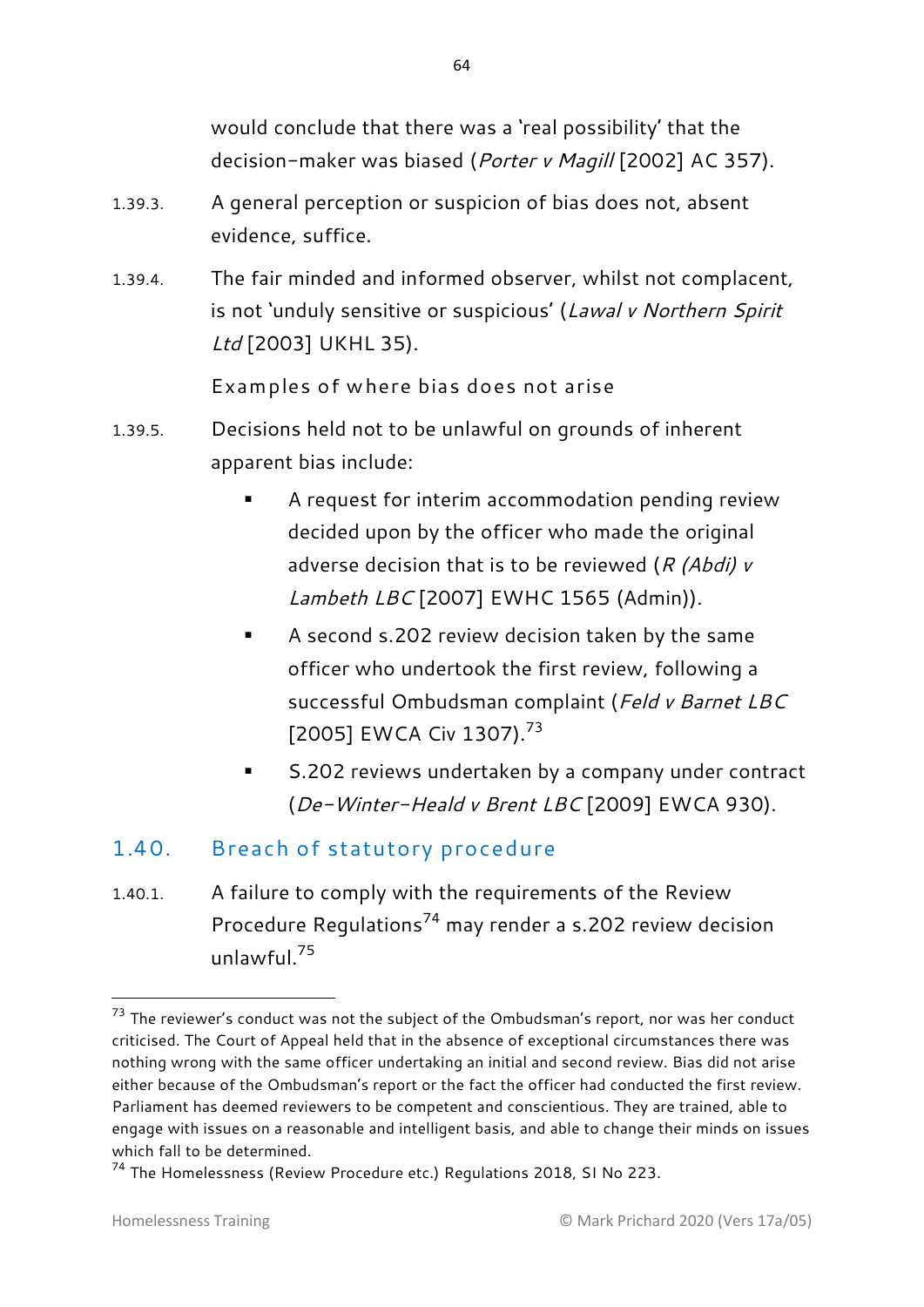1.40.2. See the chapter 'Section 202 reviews' for the statutory review requirements generally.

Notifying procedure etc

- 1.40.3. Reg. 5 requires the council, upon receiving a review request, to:
	- Notify the applicant that they, or their representative, may make representations in writing to the council, and
	- Notify the applicant (if they have not already done so) of the procedure to be followed in connection with the review.
- 1.40.4. A failure to notify the applicant of their right to make representations and the procedure may render the process procedurally unfair, particularly if prejudice was caused, e.g. if the applicant would have otherwise responded with representations (e.g. *Safi v Sandwell MBC* [2018] EWCA Civ 2876).

Reg.7(2) procedure

1.40.5. Regulation 7(2) states:

*"If the reviewer considers that there is a deficiency or irregularity in the original decision, or in the manner in which it was made, but is minded nonetheless to make a decision which is against the interests of A [the applicant] on one or more issues the reviewing must notify A –*

- *(a) that the reviewer is so minded and the reasons why and*
- *(b) that A, or someone acting on A's behalf, may make representations to the reviewer orally or in writing, or both orally and in writing."*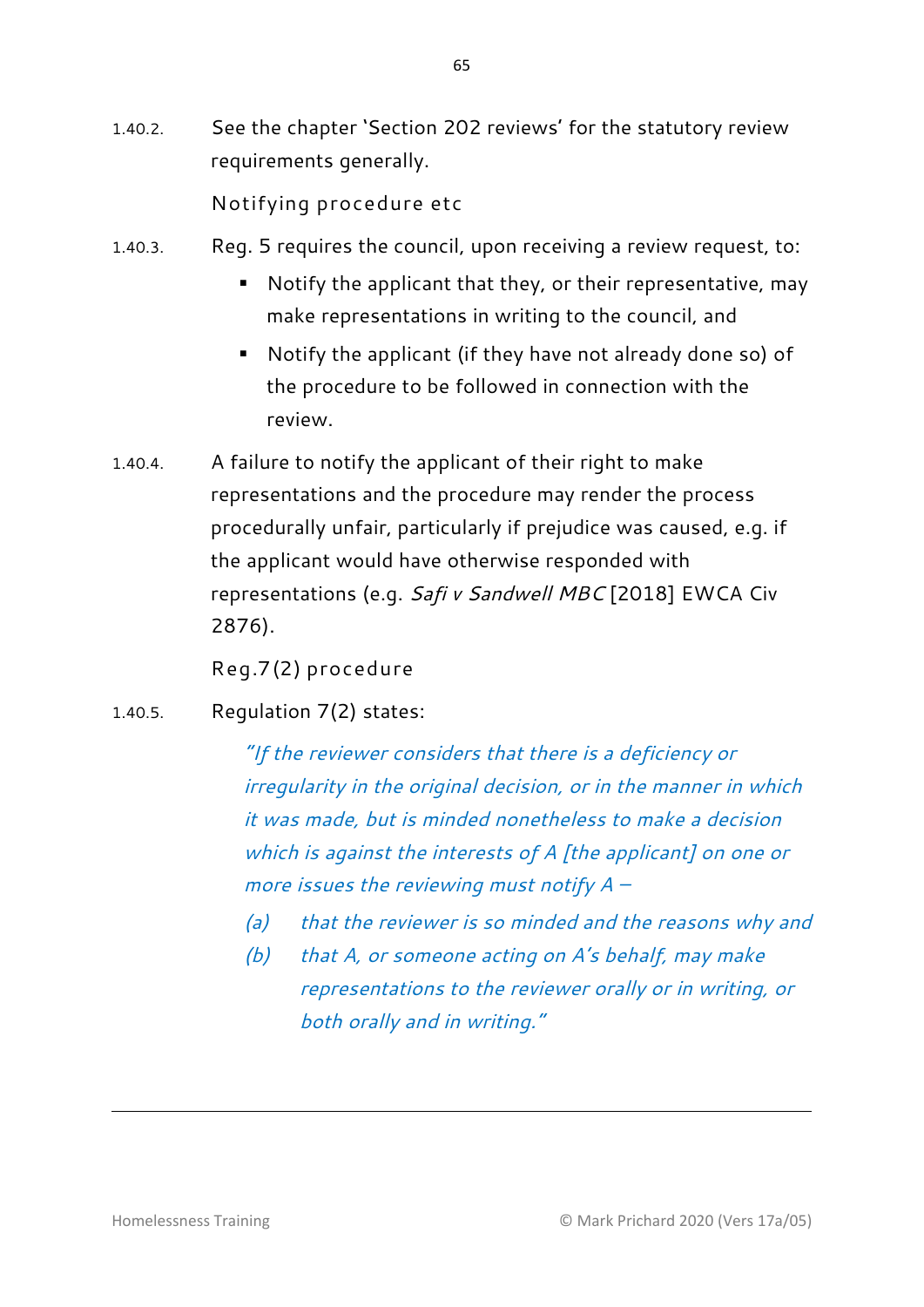- 1.40.6. A 'deficiency' means 'something lacking' which is sufficiently important to the fairness of the procedure to justify the extra procedural safeguard. This evalulative judgment is for the reviewing officer, subject to challenge on *Wednesbury* grounds (*Hall v Wandsworth LBC* [2004] EWCA Civ 1740).<sup>76</sup>
- 1.40.7. However, in practice a deficiency has been held to have a wide definition (see the section entitled 'Deficiency or irregularity' in the chapter 'Section 202 reviews').
- 1.40.8. The Reg.7(2) requirements are mandatory. In *Lambeth LBC v Johnston* [2008] EWCA Civ 690, Rimer LJ stated:

*"… regulation 8(2) [now 7(2)] is not a discretionary option that the review officer can apply or disapply according to whether or not he or she considers that the service of a "minded to find" notice would be of material benefit to the applicant. Regulation 8(2) imposes a dual, mandatory obligation upon the review officer. First, to "consider" whether there was a deficiency or irregularity in the original decision or in the manner in which it was made. Secondly, if there was – and if the review officer is nonetheless minded to make a decision adverse to the applicant on one or more issues – to serve a "minded to find" notice on the applicant explaining his reasons for his provisional views. In my judgment, there is no discretion on the review officer to give himself a dispensation from complying with either of those obligations. As regards the first of it, I have referred to the fact that it is not a purely subjective exercise but that failure to arrive at the right "consideration" can be challenged on usual public law grounds. As regards the second part, the language of reg.8(2) is unambiguously mandatory – "the reviewer shall notify…""* (para 51).

<sup>76</sup> See further the chapter 'Section 202 reviews'.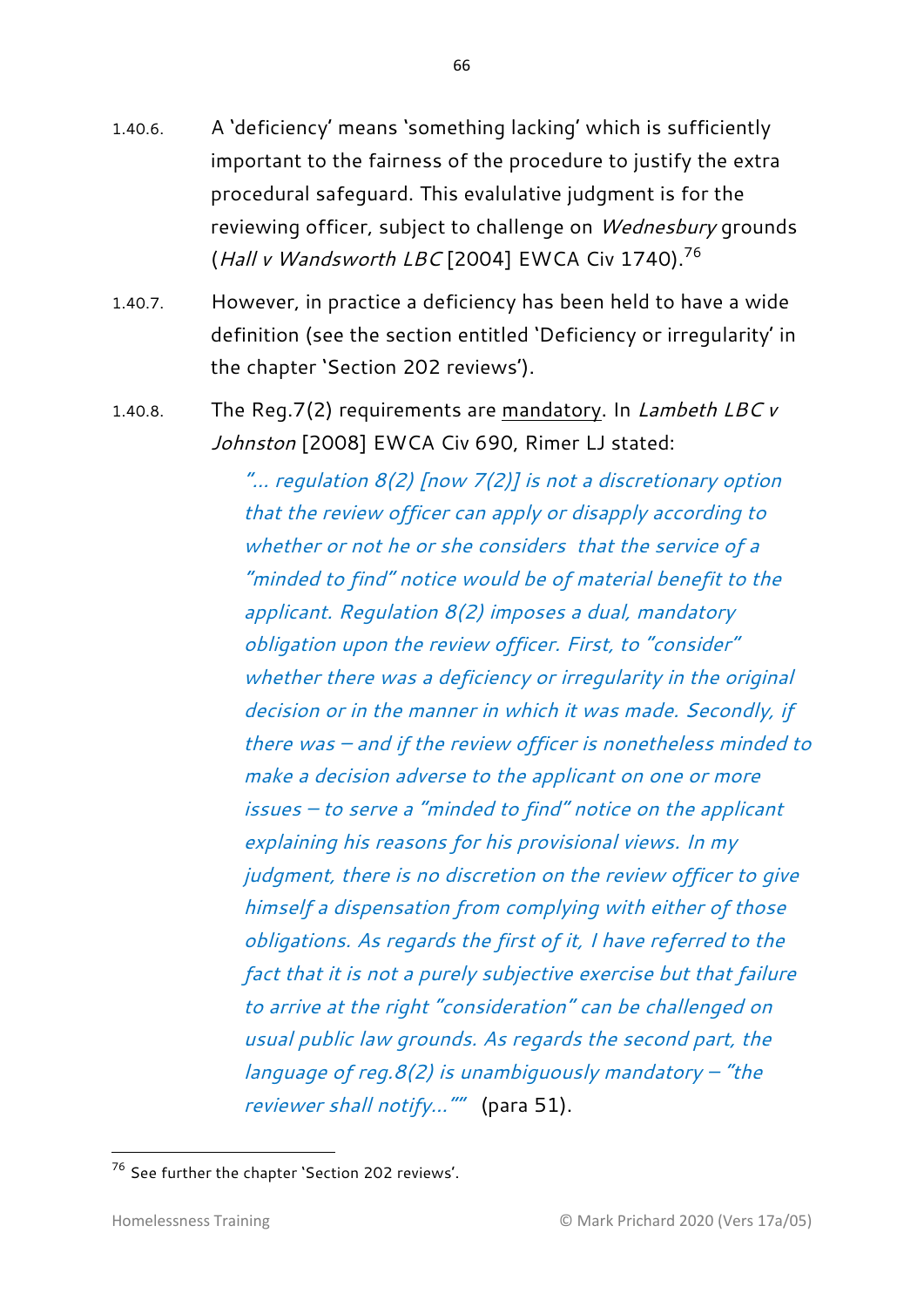- 1.40.9. Accordingly, non-compliance with Reg.7(2) affords the applicant grounds for appeal, notwithstanding the merits of the substantive issue under review.
- 1.40.10. To avoid this technical challenge, reviewing officers may decide to invoke the Reg.7(2) procedure in all but the most straightforward cases.<sup>77</sup>

Timescale for response

- 1.40.11. In *Harman* the county court held that seven days was an unreasonably short period of time for enabling the applicant to respond to a Reg.8(2) (now Reg.7(2)) 'minded to find' letter (*Harman v Greenwich LBC* (2010) January *Legal Action* 36, CC).
- 1.40.12. In *Connors* the applicant refused a final offer of accommodation made to end the s.193 main housing duty. The council accepted there was a deficiency or irregularity because the discharge of duty notification did not contain reasons. On a s.204 county court appeal HHJ Cook observed tha,t had reasons been provided in the decision letter, the applicant would have had 21 days in which to respond, via her review request. It was held that giving fewer than seven days, including postal delivery, to respond to a Reg.8(2) (now Reg.7(2)) 'minded to find' letter was unfair (*Connors v Birmingham CC* (2010) May Legal Action 25,  $CC$ ).

### 1.41. Importance of record keeping

1.41.1. The absence of file records may undermine a council's reliance on an undocumented event. For example, a court might make

 $77$  Straightfoward case in the sense that it cannot feasibly be asserted there was something lacking in the original decision.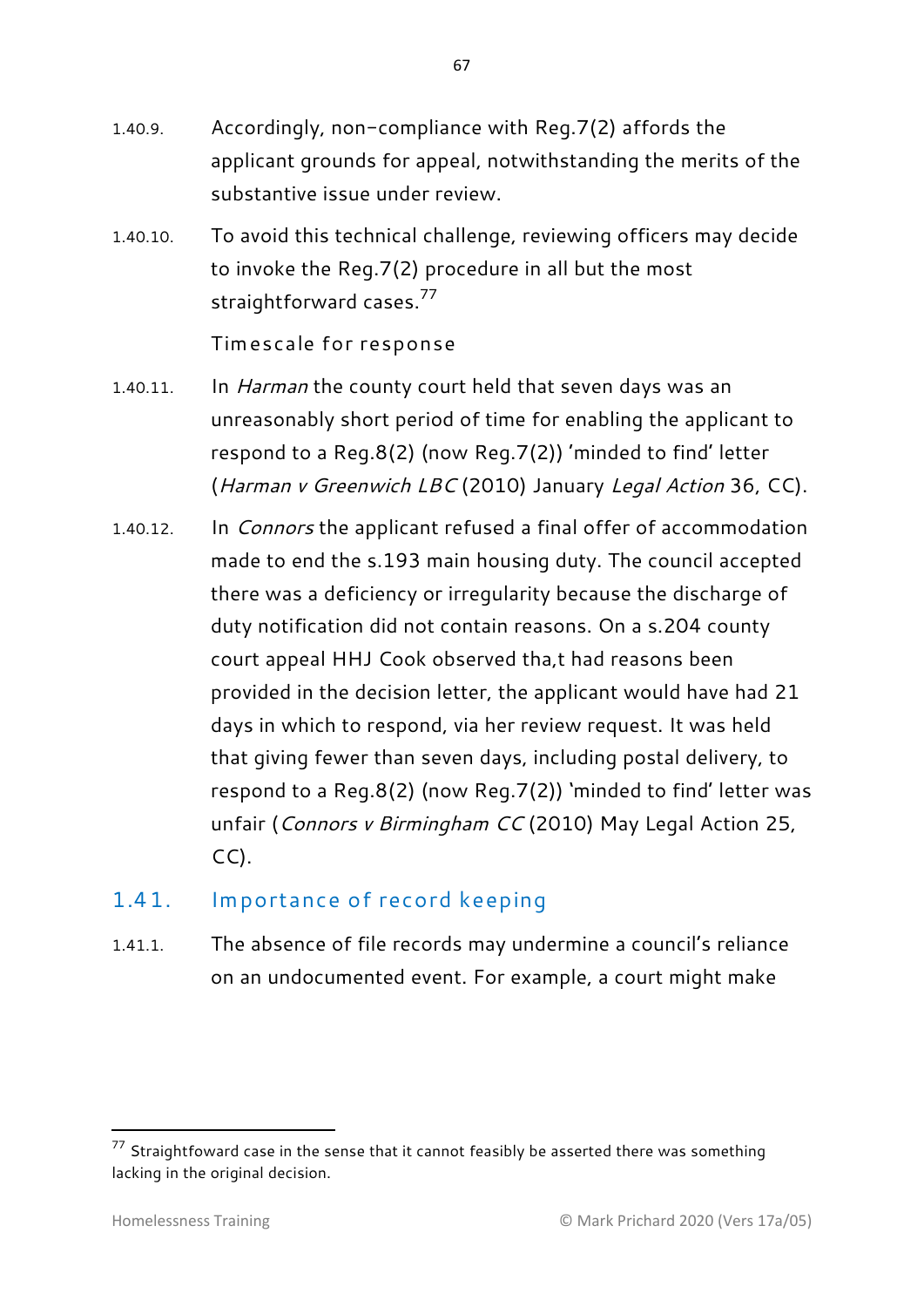adverse inferences from absence of a file record concerning a factual matter. 78

- 1.41.2. Clearly, decision-makers routinely rely on file records to establish factual matters. A failure to adequately record events in relation to housing applications is likely to constitute maladministration (see 'Ombudsman' section below).
- 1.41.3. In *Complaint against Eastleight BC* the Ombudsman rejected the council's account that the applicant had been offered and declined interim accommodation. There was an absence of supporting evidence. Compensation of £3,000 was recommended (06/B/07896, 18 September 2007).

## 1.42. Court's interpretation of decision

- 1.42.1. The court should adopt a benevolent approach when interpreting a decision and should not:
	- Subject the decision to a 'pedantic exegesis' (critique).
	- Search for inconsistencies, or adopt a nit-picking approach.
	- Take too technical a view of the language used.
	- Analyse or interpret the decision as if it were a statute, contract or court judgment (*Holmes-Moorhouse v Richmond Upon Thames LBC* [2009] UKHL 7).
- 1.42.2. Although the court should be vigilant to ensure the applicant is not deprived of benefits to which they are entitled under Part 7, it is equally important that the court does not overturn a decision because of an error which does not, on a fair analysis, undermine the basis on which it was made (*Holmes-Moorhouse*).

1

 $78$  In addition the Ombudsman often draws adverse inferences in published reports where a fact or action relied on by a council has not been documented. See for example *Complaint against Tower Hamlets LBC*, 19 000 068, 11 November 2019.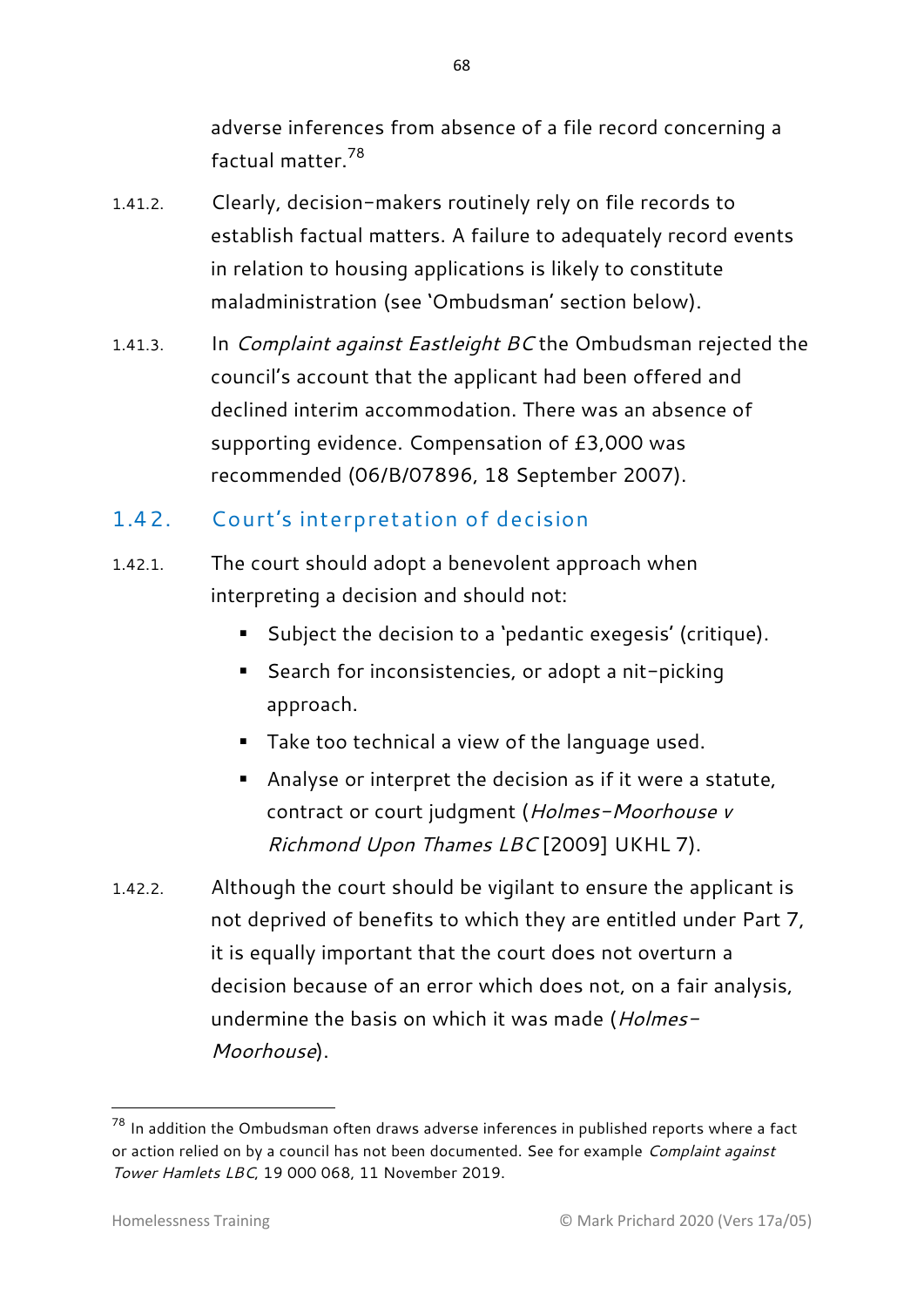- 1.42.3. By contrast incomprehensible or misguided reasoning will vitiate a decision (*Holmes-Moorhouse*).
- 1.42.4. The decision-maker is not writing an examination paper in housing law. The council is not required on appeal to demonstrate the decision-maker correctly understood the law; it is for the applicant to show they have not (*Freeman-Roach v Rother DC* [2018] EWCA Civ 359).
- 1.43. Ombudsman
- 1.43.1. The Ombudsman<sup>79</sup> has the power to investigate complaints from members of the public about council services and may recommend redress for individuals <sup>80</sup>

Threshold criteria

- 1.43.2. The Ombudsman considers whether there has been maladministration causing injustice. 81
- 1.43.3. 'Maladministration' is not statutorily defined. It means 'poor administration' or 'fault'.
- 1.43.4. The 'Crossman catalogue'<sup>82</sup> listed:

"...*bias, neglect, inattention, delay, incompetence, inaptitude, perversity, turpitude, arbitrariness, and so on*."<sup>83</sup>

1.43.5. In *Eastleigh BC* Lord Donaldson stated:

"*...administration and maladministration ... is concerned with the manner in which decisions...are reached and the manner in which they are or are not implemented. Administration and maladministration have nothing to do with the nature, quality* 

 $79$  The Local Government and Social Care Ombudsman, established in its original form by the Local Government Act 1974

<sup>80</sup> Local Government Act 1974, ss.24A, 25 and 26A.

<sup>81</sup> Local Government Act 1974, s.26.

 $82$  As stated by Richard Crossman MP, Leader of the Commons,, during the second reading of the Parliamentary Commissioner Bill, which ultimately established the Parliamentary Ombudsman. <sup>83</sup> HC Deb Vol 734, col 51 (18 October 1966).